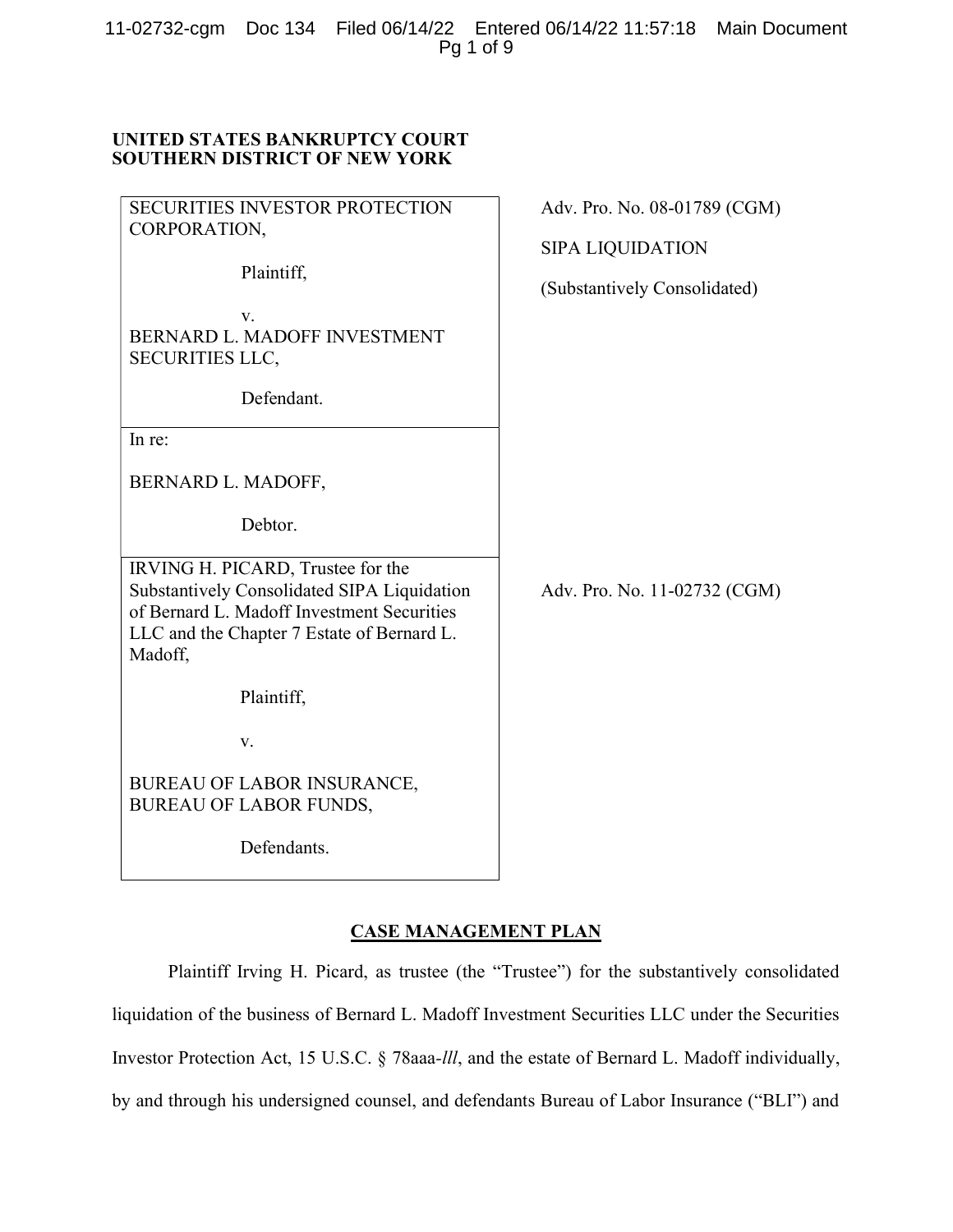#### 11-02732-cgm Doc 134 Filed 06/14/22 Entered 06/14/22 11:57:18 Main Document Pg 2 of 9

Bureau of Labor Funds ("Defendants," together with the Trustee, the "Parties," and each individually, a "Party"), by and through their undersigned counsel, hereby submit the following case management plan pursuant to Rules 16 and 26 of the Federal Rules of Civil Procedure (the "Federal Rules"), applicable under Rules 7016 and 7026 of the Federal Rules of Bankruptcy Procedure.

1. Relevant Procedural History.

a. On September 22, 2011, the Trustee initiated the above-captioned adversary proceeding in the United States Bankruptcy Court for the Southern District of New York (the "Bankruptcy Court") by filing a complaint against BLI. Picard v. Bureau of Labor Insurance, Adv. Pro. No. 11-02732, ECF No. 1.

b. On February 28, 2013, BLI filed an Answer and Affirmative Defenses. Picard v. Bureau of Labor Insurance, Adv. Pro. No. 11-02732, ECF No. 54.

c. On June 6, 2022, the Parties stipulated that Defendants may file an Amended Answer and Affirmative Defenses. Picard v. Bureau of Labor Insurance, Adv. Pro. No. 11-02732, ECF No. 132.

d. On June 8, 2022, Defendants filed an Amended Answer and Affirmative Defenses. See id. at ECF No. 133.

2. Fact Discovery Plan.

a. All parties shall comply with the Local Bankruptcy Rules for the Southern District of New York and the Individual Rules of United States Bankruptcy Judge Cecilia Morris with respect to any disputes concerning discovery matters.

b. Fact Discovery Cut-Off. All fact discovery is to be completed by June 3, 2024 (the "Discovery Cut-Off Date").

2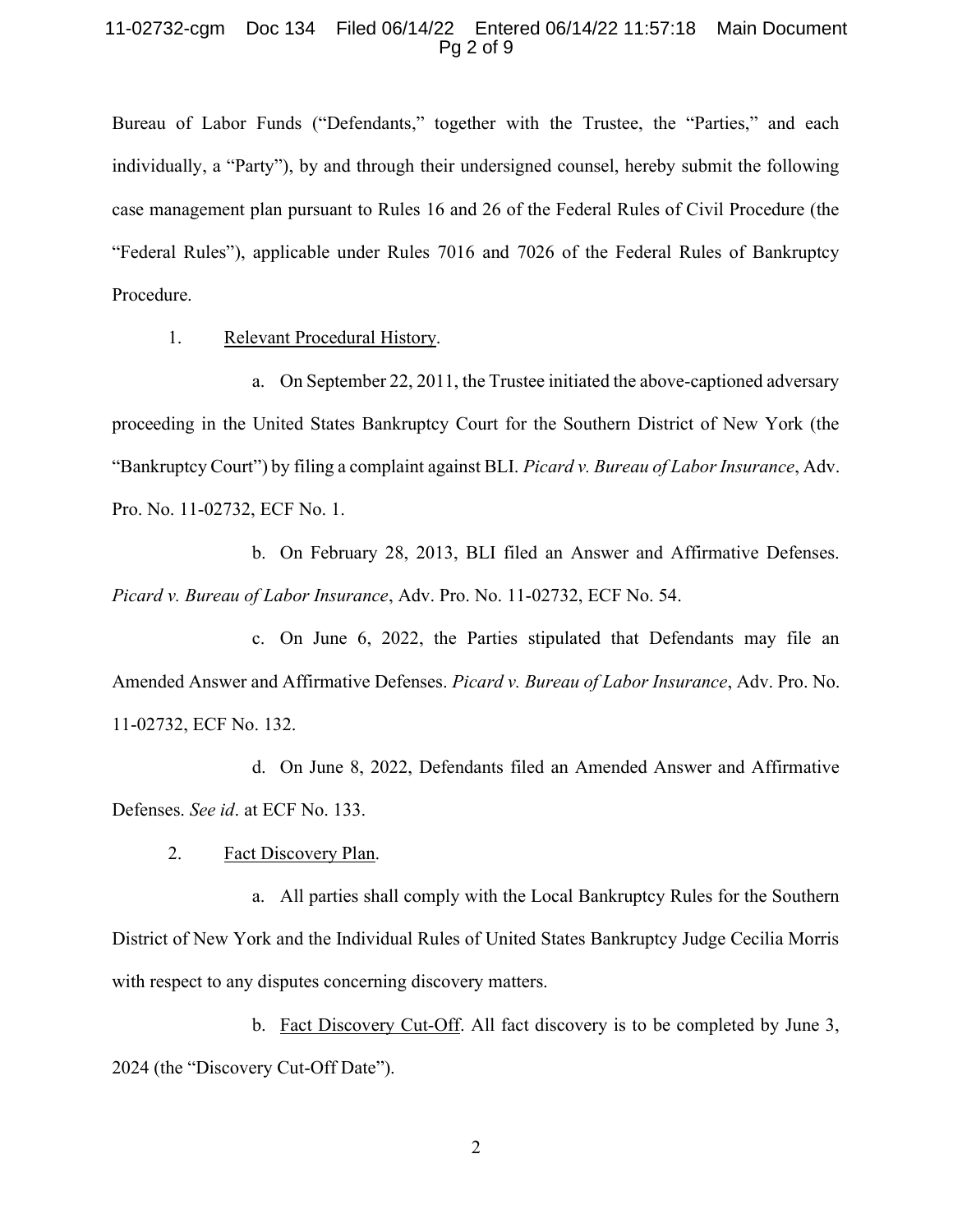#### 11-02732-cgm Doc 134 Filed 06/14/22 Entered 06/14/22 11:57:18 Main Document Pg 3 of 9

c. Initial Disclosures. The Parties do not propose any changes in the form or requirements for disclosures under Federal Rule 26(a). The Parties agree that they shall serve Initial Disclosures as required under Federal Rule 26 on or before 60 days after the filing of this order. The Trustee will also make available additional documents relating to BLMIS's insolvency and BLMIS's fraud, as set forth in the Initial Disclosures, in E-Data Room 1, as defined in the Order Establishing Expanded Access to Electronic Data Room 1 entered in the above-captioned case (Adv. Pro. No. 08-01789 (SMB)) on January 12, 2012, attached hereto as Exhibit A.

d. Subjects on Which Discovery May Be Needed. The Parties contemplate that discovery will be needed on all liability and damage issues with respect to the Trustee's claims and Defendant's defenses. The Parties further contemplate that fact and expert discovery will be needed.

e. Document Requests. Requests for documents may be served as required, provided they are served at least 60 days before the Fact Discovery Cut-Off Date.

The Trustee anticipates the need for discovery located outside of the United States, including individuals and entities that were affiliated with Defendants. To obtain discovery from these individuals and entities, the Trustee anticipates the need to proceed under the Hague Convention on the Taking of Evidence Abroad in Civil or Commercial Matters, letters rogatory, and/or other internationally recognized means of obtaining cross-border discovery (collectively, "International Discovery"). To the extent the Parties avail themselves of International Discovery procedures, they will not be deemed to have waived, prejudiced, or otherwise altered their rights to conduct discovery under the Federal Rules, the Local Bankruptcy Rules for the Southern District of New York (the "Local Rules"), or other applicable domestic rules.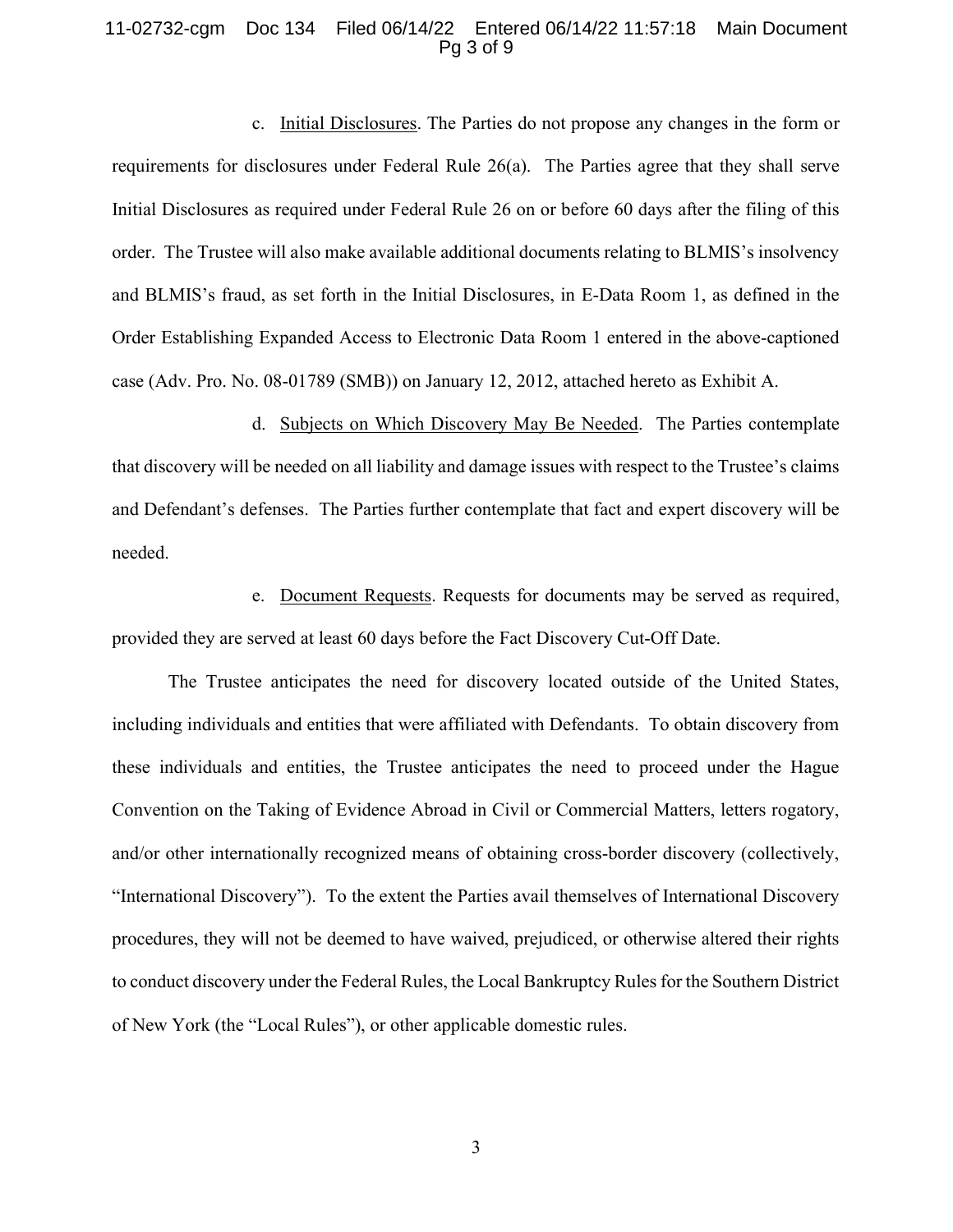#### 11-02732-cgm Doc 134 Filed 06/14/22 Entered 06/14/22 11:57:18 Main Document Pg 4 of 9

To the extent that responses to International Discovery are not received by the Discovery Cut-Off Date, the deadlines set forth herein will need to be extended accordingly.

- f. Interrogatories.
	- (i) The Parties may serve Interrogatories in accordance with Local Rule 7033-1, until 60 days before the Fact Discovery Cut-Off Date.
	- (ii) The Parties may serve interrogatories in accordance with Local Bankruptcy Rule 7033-1(b), until 60 days before the Fact Discovery Cut-Off Date, provided the interrogatories are (i) a more practical method of obtaining the information sought than a request for production of documents or a deposition, or (b) ordered by the Court.
	- (iii) The Parties may serve contention-based interrogatories in accordance with Local Bankruptcy Rule 7033-1(c).

g. Requests for Admission. The Parties may serve Requests for Admission as needed, provided they are served at least 60 days before the Fact Discovery Cut-Off Date.

h. Limitations on Discovery. Limitations on written discovery will be governed by the Federal Rules made applicable to this adversary proceeding by the Federal Rules of Bankruptcy Procedure, and the Local Rules. The Parties may agree on certain limitations on discovery or may file an application with the Court for good cause.

i. Inadvertent Production. The Parties acknowledge that the inadvertent production of privileged or work product protected documents is not a waiver of the privilege or protection from discovery in this case or in any other federal or state proceeding. This Order shall be interpreted to provide the maximum protection allowed by Federal Rule of Evidence 502(d).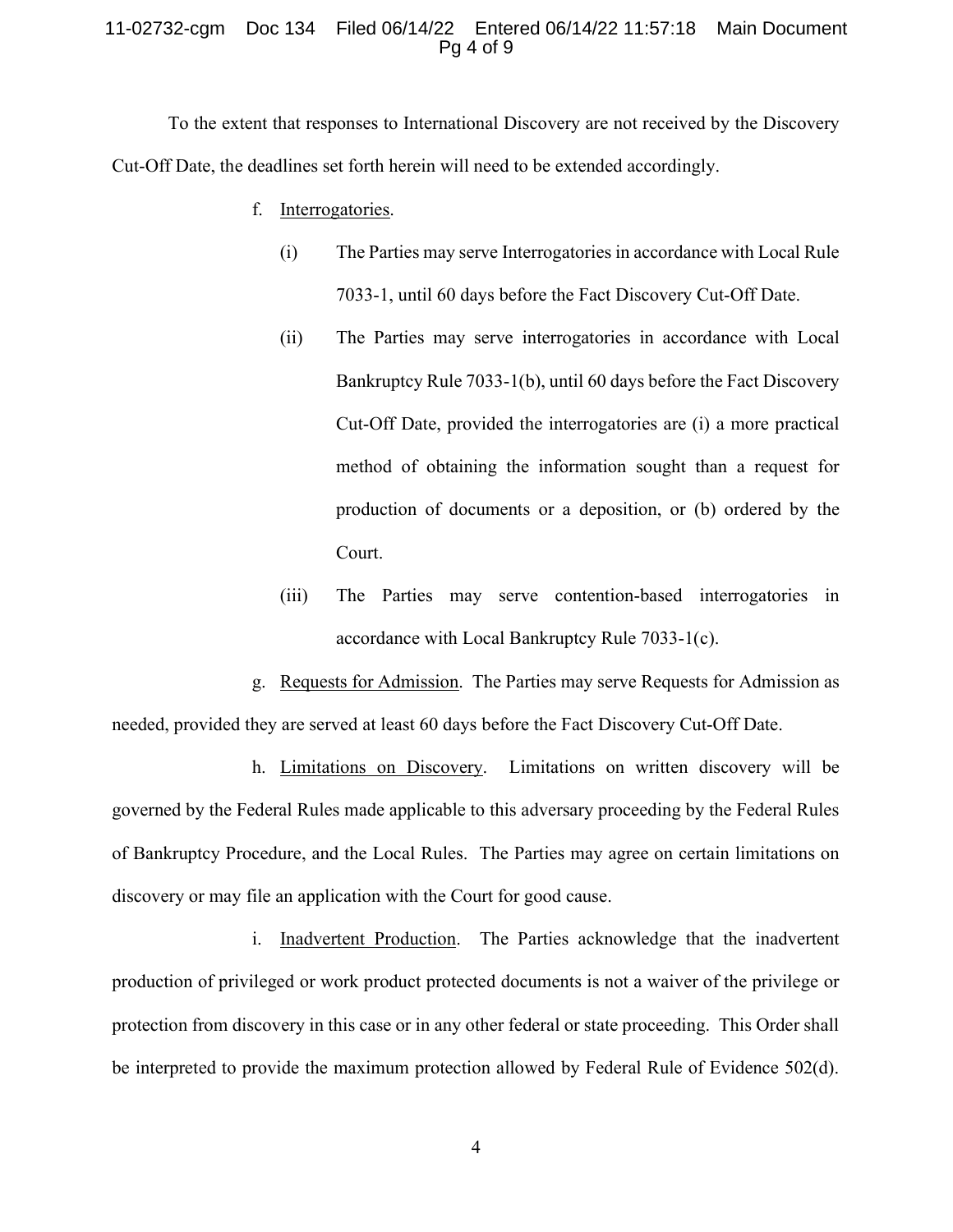#### 11-02732-cgm Doc 134 Filed 06/14/22 Entered 06/14/22 11:57:18 Main Document Pg 5 of 9

Nothing contained in this paragraph is intended to or shall serve to limit a party's right to conduct a review of documents, including electronically stored information, for relevance, responsiveness, and/or privileged and/or protected.

j. Depositions. All depositions of fact witnesses must be completed by the Discovery Cut-Off Date. Depositions shall proceed concurrently, with no party having priority. The Parties will endeavor to conclude the majority of depositions within the seven (7) hours provided by Federal Rule 30(d)(1), although the Parties acknowledge that there may be certain depositions that cannot be concluded within this time limit. The Parties will attempt in good faith to agree to reasonable expectations of the seven (7) hour time limit as appropriate, and failing agreement either party may apply to the Court for an extension of this time limit.

To the extent the deposition of any fact witness raises common issues relevant to another avoidance action related to the above-captioned case (Adv. Pro. No. 08-01789 (CMG)) (the "Avoidance Action(s)"), in which initial disclosures have been made and discovery is open, the Trustee shall coordinate such depositions with the witness and defendants in such Avoidance Actions. The Trustee shall provide notice of such depositions under the Federal Rules and notify defendants of the date, time and location of any such depositions. Such depositions shall not prejudice or preclude the Trustee from additional depositions of such witness in Avoidance Actions in which initial disclosures have not been made and discovery is not open. The Parties agree that they will work in good faith to identify the requisite number of each Party's deponents and depositions. Depositions of the Trustee are prohibited absent an order issued by this Court upon a showing of good cause.

All depositions of the Trustee's witnesses shall be conducted at the offices of Baker  $\&$ Hostetler LLP, 45 Rockefeller Plaza, New York, NY 10111, or such other location as the Parties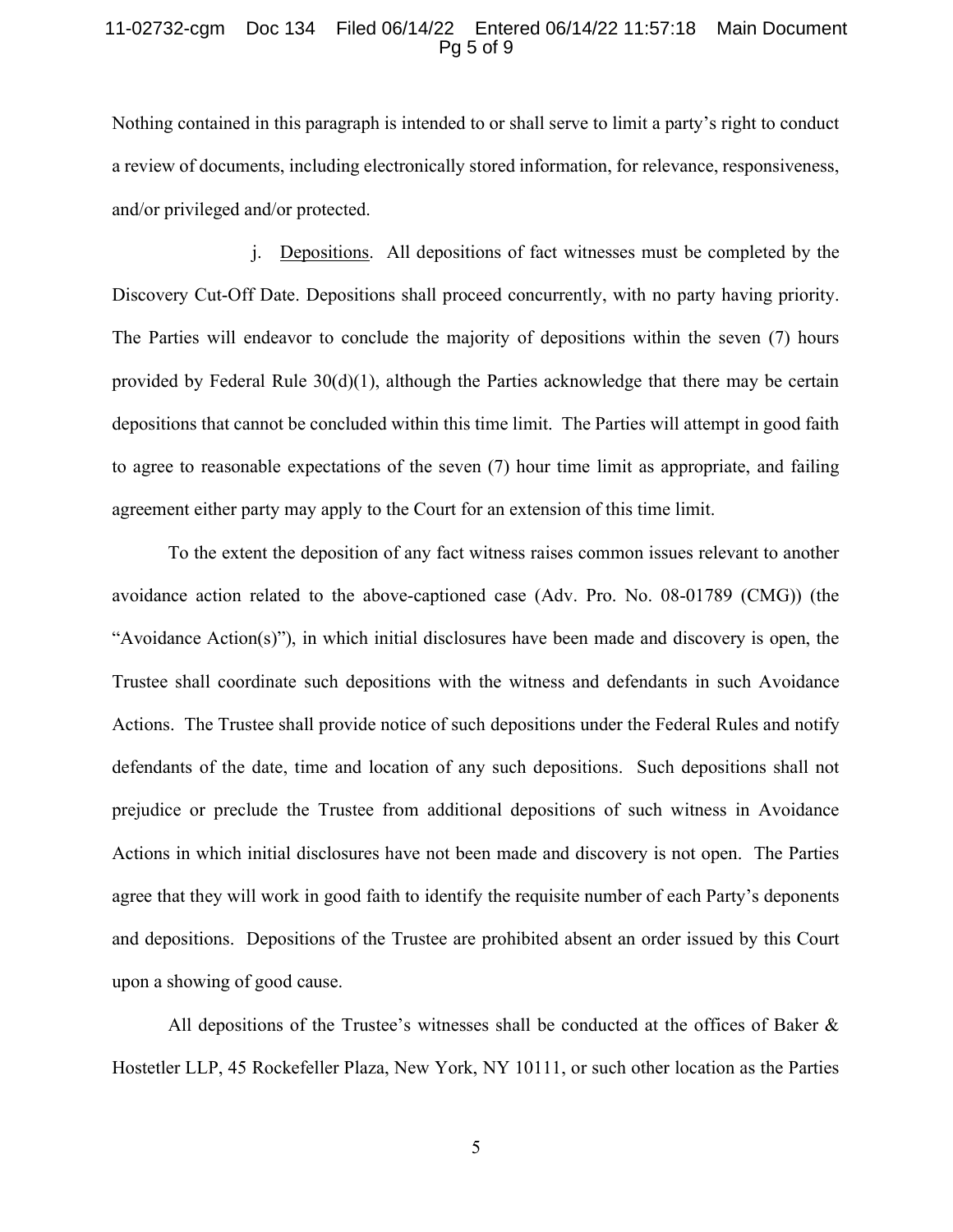#### 11-02732-cgm Doc 134 Filed 06/14/22 Entered 06/14/22 11:57:18 Main Document Pg 6 of 9

may agree. Depositions of Defendant's witnesses shall be conducted at a location agreed upon by the Parties.

### 3. Expert Discovery Plan.

a. Expert Discovery Cut-Off. All expert discovery is to be completed by April 3, 2025.

b. Experts. Each party that intends to offer expert testimony must make the disclosures required by Federal Rule 26(a)(2) on or before October 1, 2024. Each party that intends to offer expert testimony to rebut such disclosures must make the rebuttal disclosures required by Federal Rule 26(a)(2) on or before December 13, 2024. No expert testimony (whether designated as "rebuttal" or otherwise) will be permitted (i) by an expert that has not been disclosed in accordance with the Federal Rules, or (ii) on any issue that is beyond the scope of the opinion covered by the disclosures except on prior express permission of the Court, upon application made no later than December 13, 2024.

c. Deposition of Expert Witnesses. All experts may be deposed, but such depositions must occur on or before the Expert Discovery Cut-Off Date. The deadline for expert depositions will not affect the Parties' duties to supplement expert disclosures as required by Federal Rule 26. If the Trustee proffers an expert witness on an issue that is common to more than one Avoidance Action, the Trustee may coordinate the expert's deposition in such Avoidance Actions to maximize efficiency and use of resources. The Trustee shall notify all interested parties of the proposed date, time and location of any such coordinated expert depositions. In a coordinated deposition, the limitations set forth in Federal Rule  $30(d)(1)$  shall not apply, and the parties shall agree on an appropriate duration for the deposition.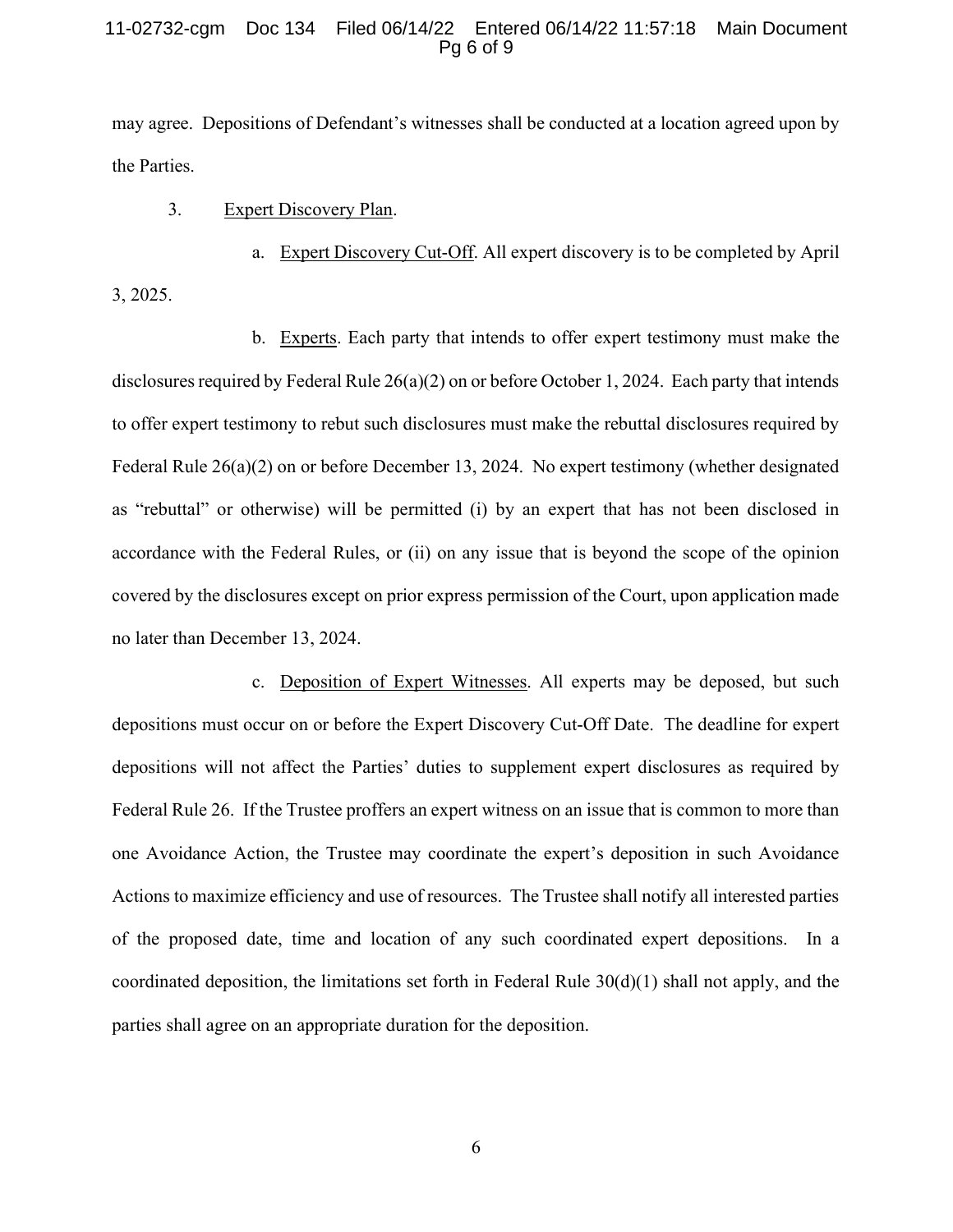### 11-02732-cgm Doc 134 Filed 06/14/22 Entered 06/14/22 11:57:18 Main Document Pg 7 of 9

d. All depositions of the Trustee's expert witnesses shall occur at the offices of Baker & Hostetler LLP, 45 Rockefeller Plaza, New York, NY 10111, or such other location as the Trustee may agree. Depositions of Defendant's expert witnesses shall occur at the offices of Lowenstein Sandler LLP, 1251 Avenue of the Americas, New York, New York 10020, or such other location as Defendants may agree.

4. Manner of Production of Discovery Materials. The Parties may produce discovery, including initial disclosures, on a CD-ROM, in an electronic data room, or other similar electronic format. Given the volume of documentation that may be subject to disclosure in this matter, the Parties may produce a summary report, such as an expert report, and provide access to the underlying documentation on which the summary report relies in an electronic data room or other medium for review by the Parties. The Parties intend to enter into a protocol for the production of electronically stored information (ESI). Information and documents produced or made available electronically shall:

- (i) be text searchable;
- (ii) provide data and image load files necessary to review the documents on search platforms (e.g., Summation, Concordance, Relativity) upon request of either party;
- (iii) provide any system-created or non-privileged captured objective metadata, such as date fields, author fields, custodian fields, path to native file, etc.;
- (iv) be organized, such as by date, custodian, or subject matter, as maintained in the ordinary course of business or as organized by the Trustee;
- (v) provide additional formats of production, metadata, or native documents if requested by either party.

The Parties shall meet and confer first in a good faith attempt to resolve any dispute, or thereafter comply with Local Rule 7007-1 to resolve the dispute.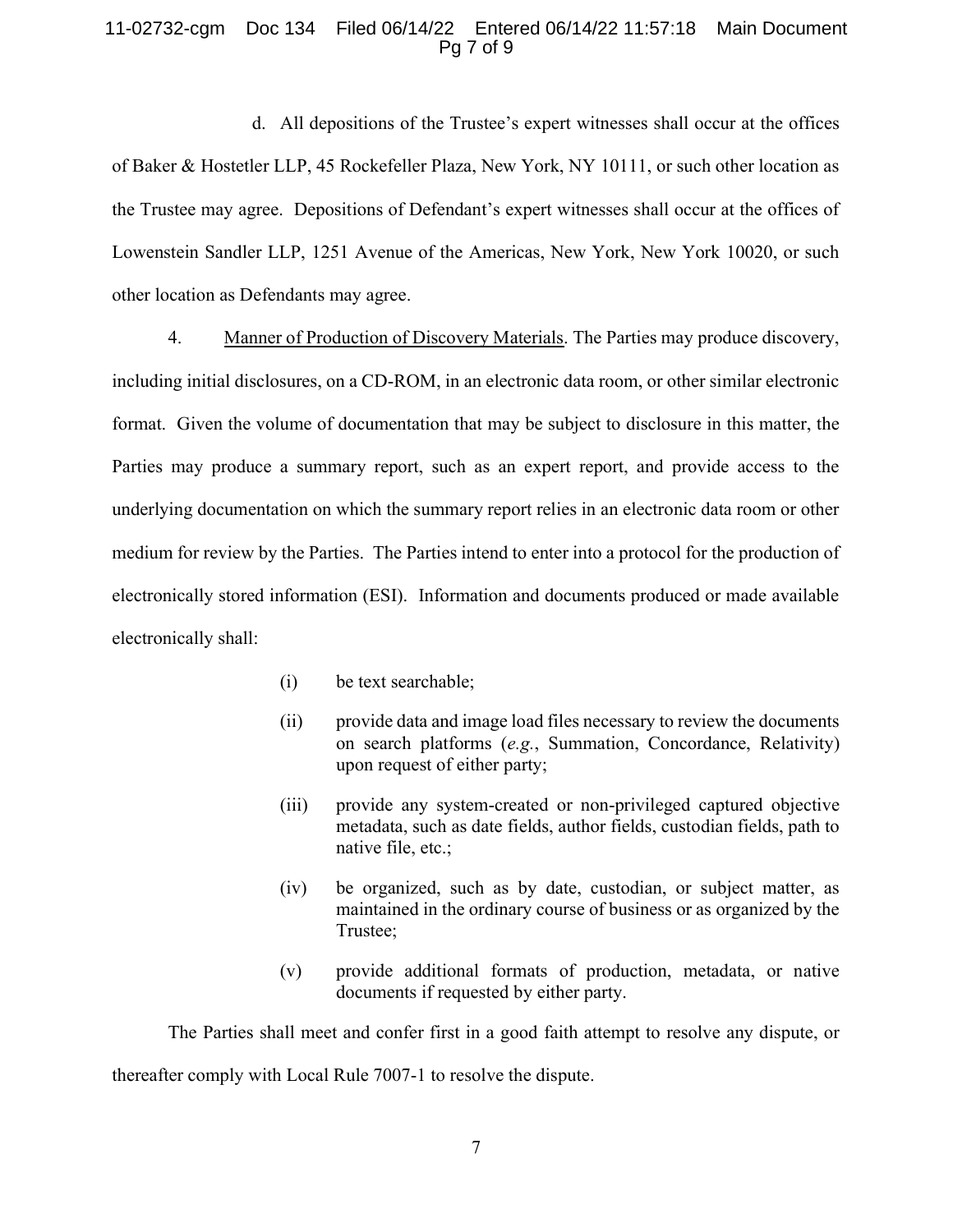#### 11-02732-cgm Doc 134 Filed 06/14/22 Entered 06/14/22 11:57:18 Main Document Pg 8 of 9

5. Confidentiality. The Litigation Protective Order (ECF No. 4137) (the "LPO") entered in Sec. Inv. Prot. Corp. v. Bernard L. Madoff Inv. Sec., LLC (In re Bernard L. Madoff Inv. Sec., LLC), Adv. Pro. No. 08-01789 (CGM) on June 6, 2011 is attached as Exhibit B to this Stipulation and Case Management Plan and shall govern the disclosure of confidential information in this proceeding.

6. Proposed Modifications Of Standard Pretrial Proceedings Due To The Special Nature Of The Action. The Parties do not presently believe that any such modifications are appropriate or necessary, and will contact the Court if their belief in this regard changes.

7. Prospects For Settlement, Including Whether A Settlement Conference Should Be Scheduled. The Parties believe that it would be premature to schedule a settlement conference at this time.

8. Dispositive Motions. The Parties have agreed that they will not file any dispositive motion prior to the Discovery Cut-Off Date.

9. Any Other Matter That May Add To The Just And Expeditious Disposition Of This Matter. The Parties agree to the use of Discovery Arbitrator, Frank Maas, Esq., to resolve discovery disputes that they are unable to resolve by meeting and conferring, as referenced in the Order Appointing A Discovery Arbitrator Pursuant to Bankruptcy Rule 9019(c) and General Order M-390 (ECF No. 14227) entered in Sec. Inv. Prot. Corp. v. Bernard L. Madoff Inv. Sec., LLC (In re Bernard L. Madoff Inv. Sec., LLC), Adv. Pro. No. 08-01789 (CGM) on October 4, 2016.

10. Trial. The Parties propose that they will confer with each other and the Court at the conclusion of all discovery to schedule a final pretrial conference and trial date.

11. Parties and Counsel. The following Parties join in this case management plan through their counsel.

8